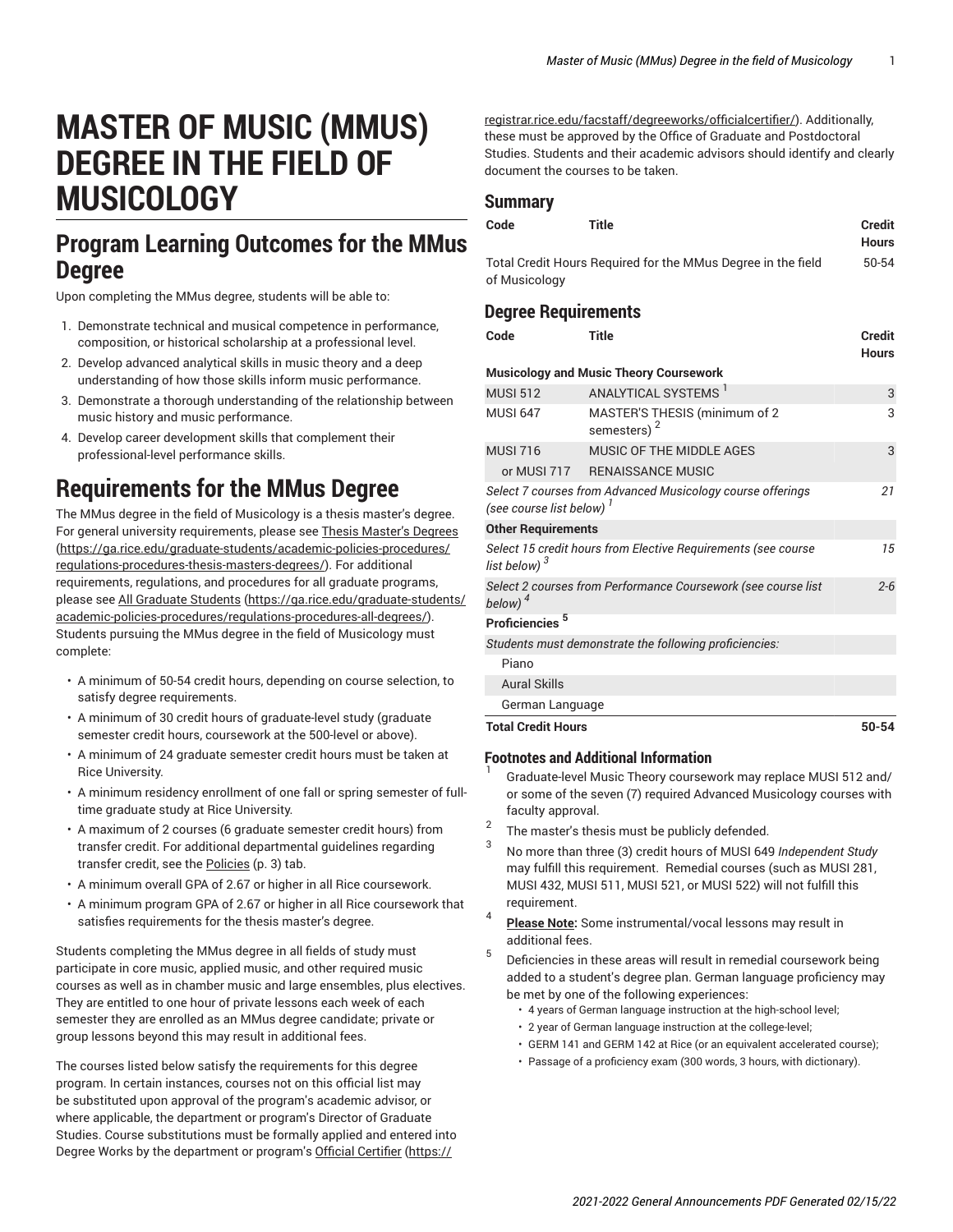## **Advanced Musicology**

Students must complete a minimum of 7 courses (21 credit hours) from Advanced Musicology course offerings. Additional Advanced Musicology course offerings may also be selected to fulfill Elective Requirements.

| Code | <b>Title</b> | <b>Credit</b> |
|------|--------------|---------------|
|      |              | <b>Hours</b>  |

*Select 7 courses from the following: 21*

| <b>MUSI 523</b> | <b>BIBLIOGRAPHY AND RESEARCH</b><br><b>METHODS</b>          |
|-----------------|-------------------------------------------------------------|
| <b>MUSI 524</b> | AMERICAN MUSIC                                              |
| <b>MUSI 525</b> | PERFORMANCE PRACTICES SEMINAR                               |
| <b>MUSL527</b>  | TOPICS IN FARIY MUSIC                                       |
| <b>MUSI 528</b> | TOPICS IN THE 17TH AND 18TH<br><b>CENTURIES</b>             |
| <b>MUSL529</b>  | TOPICS IN 19TH AND 20TH CENTURIES                           |
| <b>MUSL530</b>  | MUSIC. MAGIC. AND SCIENCE IN THE<br><b>MODERN WORLD</b>     |
| <b>MUSI 534</b> | PROGRAM MUSIC IN THE 19TH CENTURY                           |
| <b>MUSI 537</b> | SATIE, COCTEAU, & LES SIX: PARIS IN THE<br>1920s AND BEYOND |
| <b>MUSI 543</b> | MUSIC AND MODERNISM IN FRANCE                               |
| <b>MUSI 551</b> | MUSIC OF RICHARD STRAUSS                                    |
| <b>MUSI 621</b> | SELECTED STUDIES IN MUSIC HISTORY                           |
| <b>MUSI 623</b> | J.S. BACH: CAREER, WORKS, AND<br>CRITICAL RECEPTION         |
| MUSI 624        | SEMINAR ON A SELECTED COMPOSER                              |
| <b>MUSI 625</b> | <b>MOZART OPERAS</b>                                        |
| <b>MUSI 626</b> | THE CLASSICAL STYLE                                         |
| <b>MUSI 627</b> | ROMANTIC SONGS AND PIANO PIECES                             |
| <b>MUSI 721</b> | MUSIC OF SCHOENBERG                                         |
| <b>MUSI 722</b> | MUSIC OF STRAVINSKY                                         |

#### **Other Requirements**

Students must complete 15 credit hours from the Elective Requirements, and 2 courses (2-6 credit hours, depending on course selection) from the Performance Coursework lists below.

| Code |                                    | <b>Title</b>                                                                                   | Credit<br><b>Hours</b> |
|------|------------------------------------|------------------------------------------------------------------------------------------------|------------------------|
|      | Elective Requirements <sup>3</sup> |                                                                                                |                        |
|      |                                    | Select 15 credit hours from the following:                                                     | 15                     |
|      |                                    | Any course at the 300-level or above                                                           |                        |
|      |                                    | Any language course at the 100-level or above                                                  |                        |
|      | list above)                        | Any additional Advanced Musicology course (see course                                          |                        |
|      |                                    | Any Music Theory or Music Career and Skills Enhancement<br>course (see course lists below)     |                        |
|      |                                    | Secondary Lessons (any course between MUSI 251 and<br>MUSI 297 with the exception of MUSI 281) |                        |
|      | <b>MUSI 342</b>                    | <b>RICE JAZZ ENSEMBLE</b>                                                                      |                        |
|      | <b>MUSI 345</b>                    | APPLIED STUDIES IN JAZZ                                                                        |                        |
|      | <b>MUSI 381</b>                    | <b>CONCENTRATION PIANO</b>                                                                     |                        |
|      | <b>MUSI 436</b>                    | COLLEGIUM MUSICUM                                                                              |                        |
|      | <b>MUSI 502</b>                    | CONDUCTING: AN OVERVIEW OF<br>PRACTICAL SKILLS                                                 |                        |

| <b>MUSI 514</b>                     | SCORE READING AND THEORY AT THE<br><b>KFYBOARD</b>                                             |         |
|-------------------------------------|------------------------------------------------------------------------------------------------|---------|
| <b>MUSI 649</b>                     | <b>GRADUATE INDEPENDENT STUDY</b>                                                              |         |
| Performance Coursework <sup>4</sup> |                                                                                                |         |
|                                     | Select 2 courses from the following:                                                           | $2 - 6$ |
|                                     | Secondary Lessons (any course between MUSI 251 and<br>MUSI 297 with the exception of MUSI 281) |         |
| <b>MUSI 373)</b>                    | Concentration Lessons (any course between MUSI 351 and                                         |         |
| <b>MUSI 397)</b>                    | Concentration Lessons (any course between MUSI 381 and                                         |         |
| <b>MUSI 334</b>                     | <b>CAMPANILE ORCHESTRA</b>                                                                     |         |
| <b>MUSI 436</b>                     | COLLEGIUM MUSICUM                                                                              |         |
| <b>MUSI 444</b>                     | PRACTICUM IN CONTEMPORARY MUSIC                                                                |         |
| MUSI 502                            | CONDUCTING: AN OVERVIEW OF<br>PRACTICAL SKILLS                                                 |         |
| <b>MUSI 514</b>                     | SCORE READING AND THEORY AT THE<br><b>KEYBOARD</b>                                             |         |
| <b>MUSI 636</b>                     | ADVANCED CHAMBER MUSIC                                                                         |         |
| <b>MUSI 640</b>                     | RICE CHORALE - ADVANCED                                                                        |         |

#### **Course Lists to Satisfy Requirements Approved Music Theory Courses**

| Approved Music Theory Courses |                                                                |                               |
|-------------------------------|----------------------------------------------------------------|-------------------------------|
| Code                          | <b>Title</b>                                                   | <b>Credit</b><br><b>Hours</b> |
| <b>MUSI 512</b>               | <b>ANALYTICAL SYSTEMS</b>                                      | 3                             |
| <b>MUSI 513</b>               | <b>MODAL COUNTERPOINT</b>                                      | 3                             |
| <b>MUSI 516</b>               | ADVANCED ORCHESTRATION                                         | 3                             |
| <b>MUSI 517</b>               | <b>EARLY MODERN MASTERS</b>                                    | 3                             |
| <b>MUSI 613</b>               | TONAL COUNTERPOINT                                             | 3                             |
| <b>MUSI 614</b>               | SPECIAL TOPICS IN MUSIC THEORY AND<br>MUSIC THEORY COMPOSITION | 3                             |
| <b>MUSI 615</b>               | MUSIC OF RAVEL: MUSIC THEORY AND<br>COMPOSTION                 | 3                             |
| <b>MUSI 617</b>               | MUSIC SINCE 1950                                               | 3                             |
| <b>MUSI 723</b>               | AESTHETICS OF MUSIC                                            | 3                             |

#### **Additional Music Theory Courses**

| Code                   | Title                                                      | <b>Credit</b><br><b>Hours</b> |
|------------------------|------------------------------------------------------------|-------------------------------|
| MUSI 315               | MULTI-MEDIA COMPOSITION                                    | 3                             |
| MUSI 378 /<br>ASIA 378 | CLASSICAL, CONTEMPORARY, AND<br>CROSS-CULTURAL ASIAN MUSIC | 3                             |
| <b>MUSI 403</b>        | <b>BASIC ELECTRONIC MUSIC</b>                              | 3                             |
| <b>MUSI 404</b>        | ELECTRONIC MUSIC COMPOSITION                               | 3                             |
| <b>MUSI 405</b>        | MUSIC BUSINESS AND LAW                                     | 3                             |
| <b>MUSI 416</b>        | <b>ORCHESTRATION</b>                                       | 3                             |
| <b>MUSI 417</b>        | MUSIC FOR MEDIA                                            | 3                             |
| <b>MUSI 514</b>        | SCORE READING AND THEORY AT THE<br><b>KEYBOARD</b>         | 3                             |
| MUSI 605               | ADVANCED ELECTRONIC AND COMPUTER<br><b>MUSIC SYSTEMS</b>   | 3                             |
| <b>MUSI 606</b>        | ADVANCED COMPUTER SOUND<br><b>SYNTHESIS</b>                | 3                             |
| <b>MUSI 611</b>        | <b>CLASSROOM PEDAGOGY</b>                                  | 3                             |
|                        |                                                            |                               |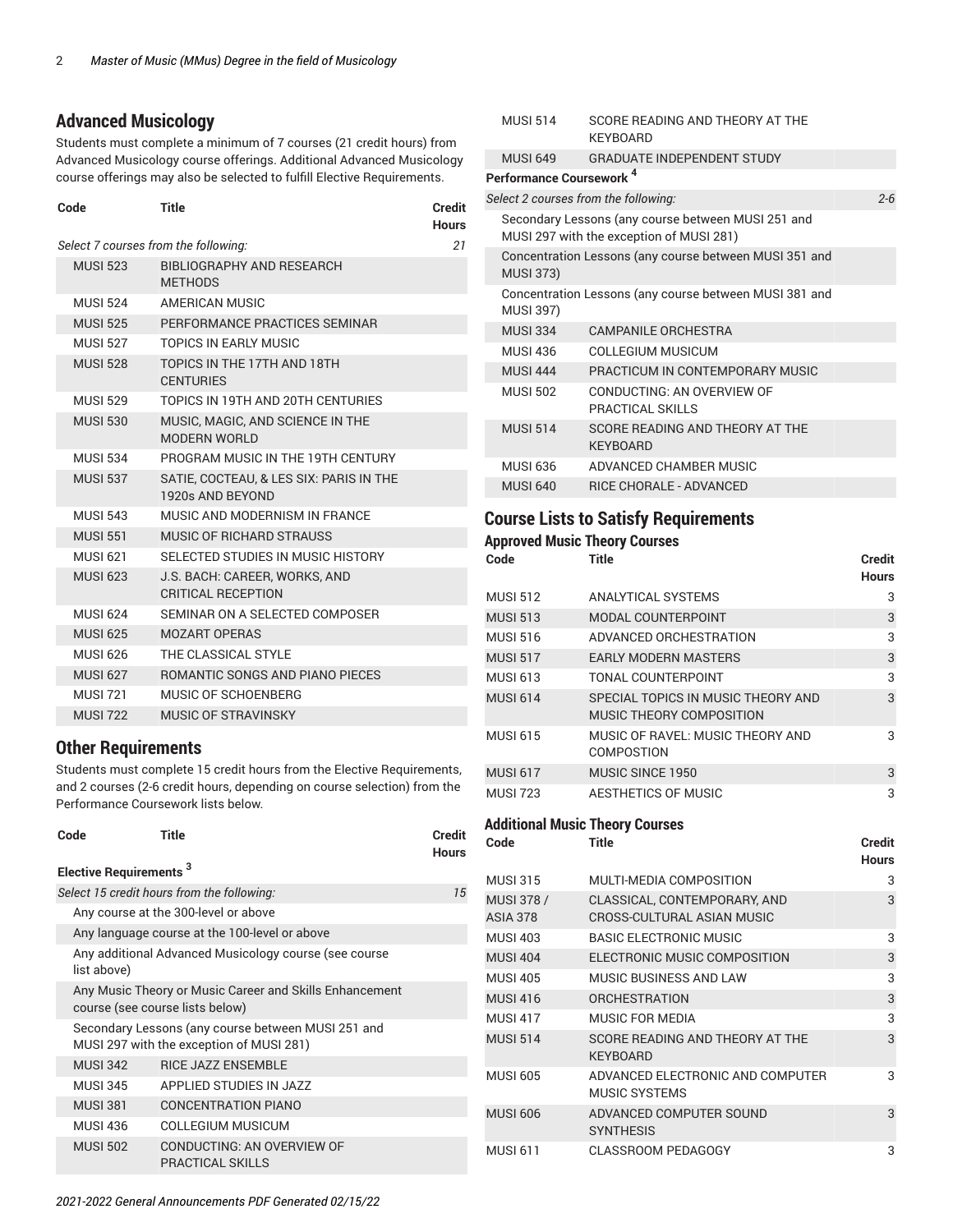| <b>MUSI 713</b> | SPECIAL TOPICS IN ADVANCED ANALYSIS |  |
|-----------------|-------------------------------------|--|
|                 |                                     |  |

#### **Music Career and Skills Enhancement Courses**

| Code            | Title                                                                                        | <b>Credit</b><br><b>Hours</b> |
|-----------------|----------------------------------------------------------------------------------------------|-------------------------------|
| <b>LPCR 200</b> | ADVANCED MENTAL TRAINING                                                                     | 2                             |
| <b>MGMT 621</b> | THE NEW ENTERPRISE                                                                           | 3                             |
| <b>MGMT 625</b> | <b>DESIGN THINKING</b>                                                                       | 1.5                           |
| <b>MGMT 629</b> | <b>BUSINESS PLAN DEVELOPMENT</b>                                                             | 1.5                           |
| <b>MGMT 676</b> | <b>SOCIAL ENTERPRISE</b>                                                                     | 1.5                           |
| <b>MUSI 413</b> | <b>INTRODUCTION TO DALCROZE</b><br><b>EURHYTHMICS</b>                                        | $\overline{2}$                |
| <b>MUSI 500</b> | IMAGINATION AND COMMUNICATION:<br>DEVELOPING MUSICAL SKILLS THROUGH<br>THEATRICAL TECHNIQUES | $\overline{2}$                |
| <b>MUSI 501</b> | ENHANCED PERFORMANCE: WRITING.<br>SPEAKING, PLAYING                                          | $\overline{2}$                |
| <b>MUSI 502</b> | CONDUCTING: AN OVERVIEW OF<br><b>PRACTICAL SKILLS</b>                                        | 2                             |
| <b>MUSI 503</b> | MUSIC AND PERFORMANCE: THE MIND/<br><b>BODY CONNECTION</b>                                   | $\overline{2}$                |
| <b>MUSI 507</b> | <b>TECHNOLOGY FOR MUSICIANS</b>                                                              | 2                             |
| <b>MUSI 508</b> | FUNDAMENTALS OF PRIVATE TEACHING                                                             | $\overline{2}$                |
| <b>MUSI 509</b> | THE ALEXANDER TECHNIQUE FOR<br><b>MUSICIANS</b>                                              | $\overline{2}$                |
| <b>MUSI 510</b> | PROFESSIONAL DEVELOPMENT FOR<br><b>MUSICIANS</b>                                             | $\overline{2}$                |
| <b>MUSI 515</b> | MUSIC ENTREPRENEURSHIP                                                                       | 2                             |
| <b>MUSI 518</b> | THE ART AND BUSINESS OF STUDIO<br><b>TEACHING</b>                                            | $\overline{2}$                |
| <b>MUSI 519</b> | THEMATIC PROGRAMMING: THE ART OF<br>THE RECITAL                                              | $\overline{2}$                |
| <b>MUSI 532</b> | THE FELDENKRAIS METHOD AND THE<br><b>MUSICIAN'S BODY</b>                                     | $\overline{2}$                |
| <b>MUSI 538</b> | THE ART OF PERFORMANCE: PRESENCE<br>ON STAGE                                                 | $\overline{2}$                |
| <b>MUSI 540</b> | APPLIED JAZZ IMPROVISATION:<br>DEVELOPING SOLO IMPROVISATIONAL<br>SKILLS IN THE JAZZ IDIOM   | $\overline{2}$                |

## <span id="page-2-0"></span>**Policies for the MMus Degree Shepherd School of Music Graduate Program Handbook**

The General Announcements (GA) is the official Rice curriculum. As an additional resource for students, the Shepherd School of Music publishes a graduate program handbook, which can be found here: [https://gradhandbooks.rice.edu/2021\\_22/](https://gradhandbooks.rice.edu/2021_22/Shepherd_School_of_Music_Graduate_Handbook.pdf) [Shepherd\\_School\\_of\\_Music\\_Graduate\\_Handbook.pdf](https://gradhandbooks.rice.edu/2021_22/Shepherd_School_of_Music_Graduate_Handbook.pdf)

## **Admission**

For Instrumental Performance, Vocal Performance, and Orchestral Conducting applicants, an audition is required. Composition applicants must submit portfolios, and Musicology applicants must provide samples of their written work. Musicology applicants must also complete

advanced music tests as well as the Graduate Record Examination for admission consideration.

## **Academic Standards**

#### **Curriculum and Degree Requirements**

Further information on curricular requirements for all majors and degree programs is available from the Shepherd School of Music.

#### **Grading Policy**

A minimum grade of B- (2.67 grade points) per course is expected of all music students in their major applied area. A grade of C+ (2.33 grade points) or lower in a course in the student's major applied area is considered unsatisfactory and will be evaluated in the following manner:

- A music major who receives a grade of C+ (2.33 grade points) or lower in a course in their major applied area will be placed on music probation. Music probation signifies that the student's work has been sufficiently unsatisfactory to preclude graduation unless marked improvement is achieved promptly. A student on music probation may be absent from class only for extraordinary reasons and may not represent the school in any public function not directly a part of a degree program.
- If a student receives a second semester of C+ (2.33 grade points) or lower in a course in their major applied area, whether for consecutive semesters or not, the student will be discontinued as a music performance major and merit scholarship from the Shepherd School will be discontinued.

**Note**: For music history and musicology majors a grade of C+ (2.33 grade points) or lower in any music history course is considered unsatisfactory and will be evaluated as above.

**Graduate degree requirement: a minimum overall grade point average of 2.67 is necessary for graduation.**

#### **Leaves of Absence and Voluntary Withdrawal**

Music majors must obtain permission in writing from the dean of the Shepherd School before requesting a leave of absence from the university. Requests must be in the dean's office before the first day of classes in the semester for which leave is requested.

Music majors taking voluntary withdrawal from the university are not guaranteed readmission into the Shepherd School and may be asked to reapply/reaudition. Students should explain the reasons for their withdrawal to the dean before leaving campus.

## **Performance**

Students are expected to perform frequently during their residency at Rice. MMus students in any of the performance fields of study must present at least two full recitals. Composition and Conducting students should present recitals as specified by their degree programs. Students are expected to attend both faculty and student recitals. In addition, all MMus students must participate in the school's conducted ensembles as assigned.

## **Thesis**

A thesis is required for MMus students in the field of Musicology. In lieu of a thesis, MMus students in the field of Composition must produce an original work of extended scope. Both thesis and original work must be publicly defended.